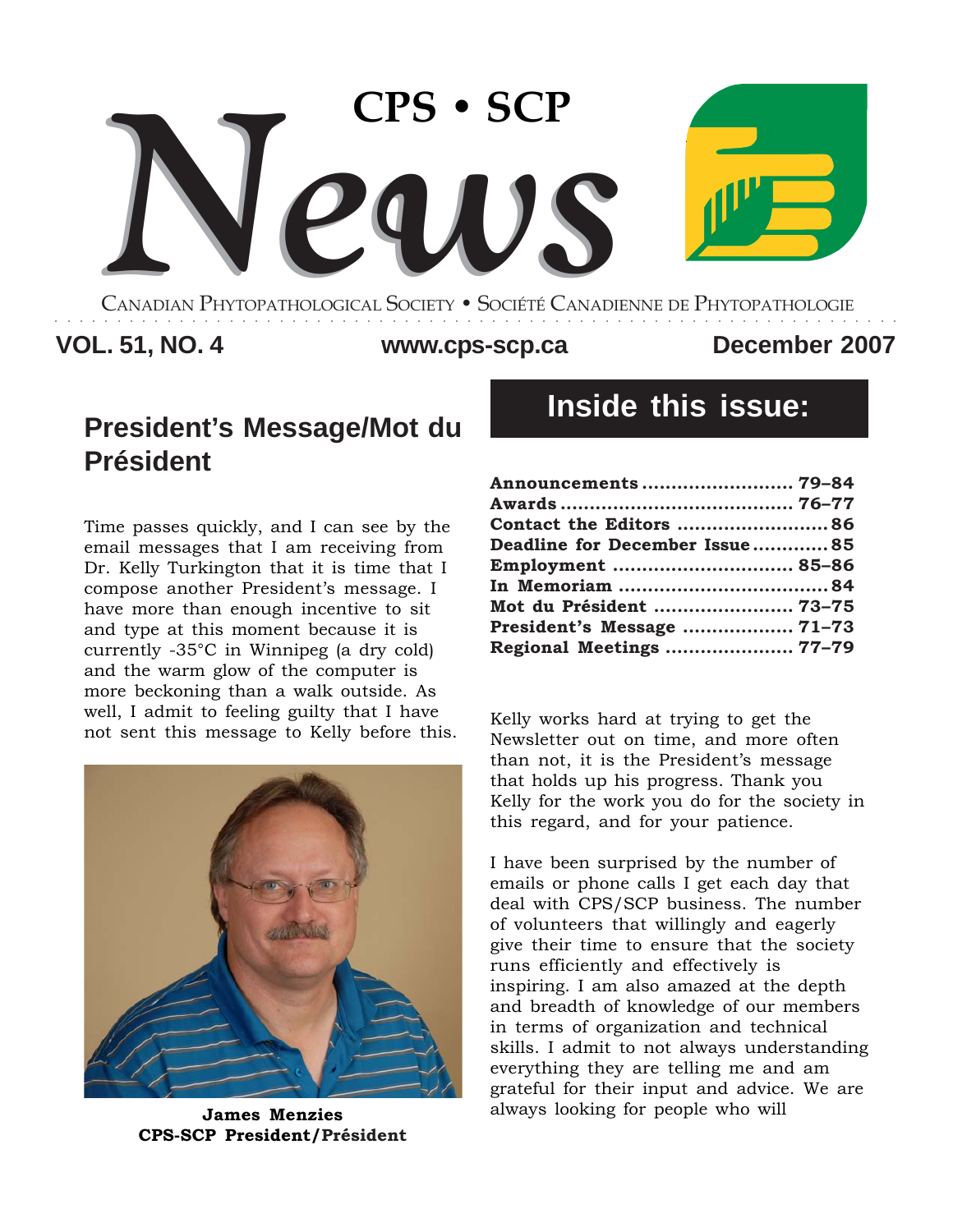volunteer their time and skills to help make our society better.

It is my pleasure to wish two of our sister societies congratulations on their 100<sup>th</sup> anniversaries. The Québec Society for the Protection of Plants and the American Phytopathological Society are celebrating 100 years of service to science and society in 2008. The Canadian Phytopathological Society extends to the QSPP and the APS our thanks for the services they have provided over the last 100 years and our hopes for another successful 100 years. Our recognition of the importance of these two societies is reflected in the number of CPS members who are also members of these two societies. If you are able to attend their 100<sup>th</sup> anniversary meetings, I would strongly encourage you to do so.

I have had a number of people ask me about the CPS 2008 meeting in Charlottetown. I am happy to inform you that Rick Peters and Richard Martin have everything under control. The meeting is scheduled for June 15 to 18 at the Delta Prince Edward in downtown Charlottetown. This is a beautiful hotel which is nicely located downtown and on the waterfront. Hopefully more information on this meeting will become available on our website soon. I am looking forward to this meeting and hope to see you all there.

During the past two months, I have had the opportunity to attend two of the regional society meetings. These meetings really add a lot to our society and I am glad to see that they are well attended by our members. I was fortunate enough to be able to attend the Maritime regional meeting in November in Charlottetown. This meeting was organized by Rick Peters and it was a pleasure to see old friends and meet new ones. Tony Sturz gave an excellent keynote presentation entitled "Bacterial root zone communities, endophytes, beneficial allelopathies and plant disease". This was followed by a

number of presentations dealing with potato pathogens. Gordon Braun was able to expand everyone's horizons a bit by offering the one presentation which did not deal with potatoes. I was also pleased to see Dr. Verna Higgins attend the meeting even though she informed me that she has very little time in retirement for leisure.

The Manitoba Regional meeting was held in early December in Winnipeg, so I had little trouble getting there. I was also pleased to see everyone again, although the weather made it hard for some of the members to attend. As you know, the fact that we all work and live within close proximity does not mean we necessarily see each other very often. Fouad Daayf ran a good meeting with some very interesting presentations, especially from the graduate students. The Manitoba region has decided to try and meet with another local society (Manitoba Association of Plant Biologists) in 2008.

You may have also noticed that we are inviting the regional societies to build their own web pages as part of the CPS website. Saskatchewan, Manitoba and south-western Ontario have already built their web pages. These web pages are intended to allow the different regional societies the ability to put their own information on the web. The executive board strongly encourages each regional society to develop their own page.

Khalid Rashid has also been very busy lately. I hope you will all have received your membership renewal forms for 2008. I would encourage you to return them as soon as possible. Some people have mentioned in the past that it would be nice if they could pay their membership fees on line. We are working towards this and hoped to have this available for our 2008 membership drive. Unfortunately, we are not quite there yet. We have had a few problems getting linked up with Paypal. The board decided to go with Paypal for on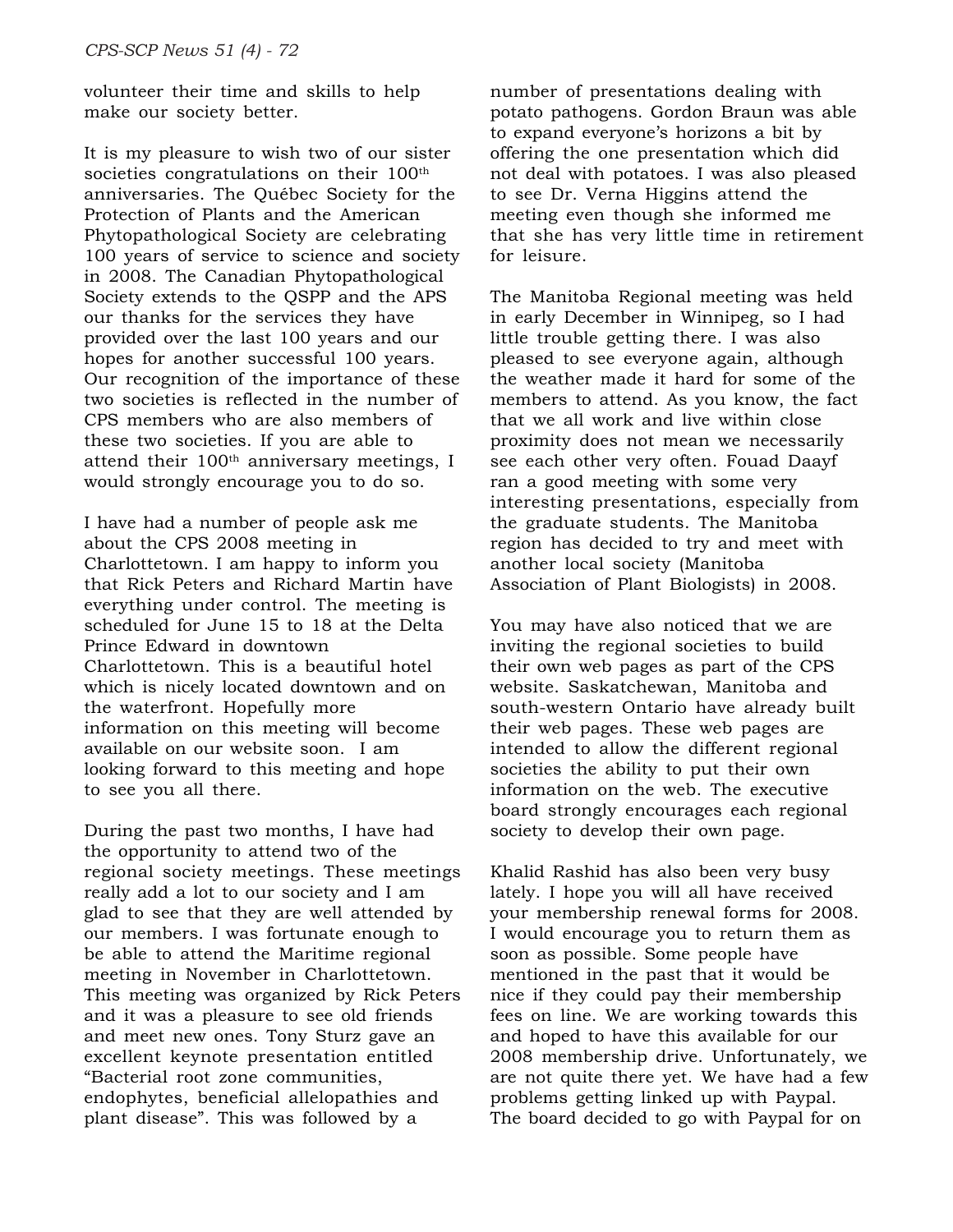

line payments because the CPS will not have the liability of ensuring that the payment information is secure. Please encourage your students or technicians

*"I would like to take this opportunity on behalf of the executive board to wish you and your families a safe and happy holiday season, and a healthy and prosperous 2008."*

*<<J'en profite plutôt, au nom du Conseil exécutif, pour vous souhaiter, à vous et à votre famille, un joyeux temps des Fêtes ainsi qu'une bonne et heureuse année 2008.>>*

to become members of the society as well. Technicians are eligible for membership at the student rate, as long as they get their membership form signed by their supervisor indicating that they are technicians. We have also decided to give

charitable donations towards the CPS. I will not repeat their challenge here, but I would ask that you consider donations to the CPS if you can. The money you give is tax deductible, and I can ensure you, we will put it to good use. Your donations will

out tax receipts for the entire membership fee starting in 2008.

You will also notice in this issue that Saskatchewan has issued a challenge in terms of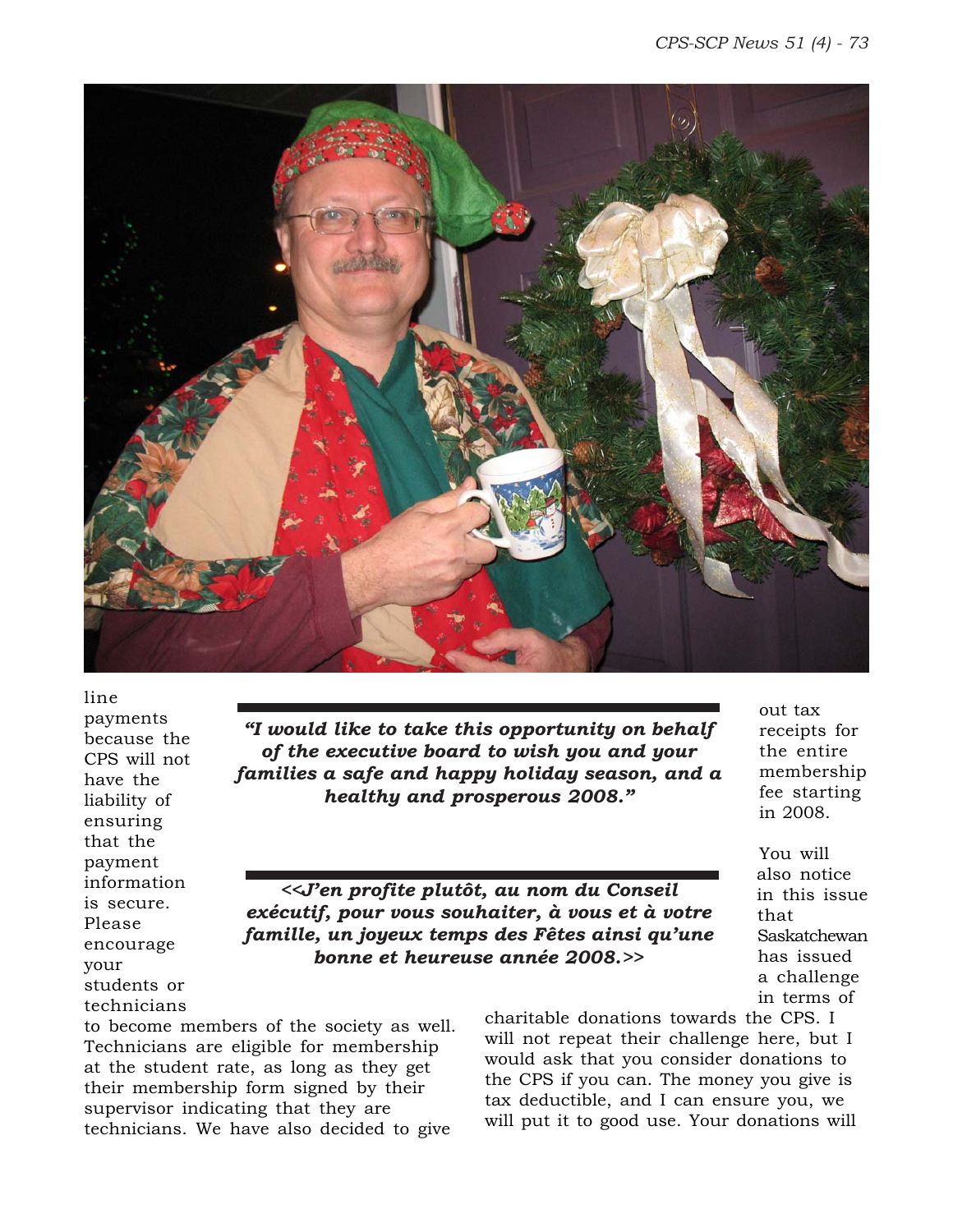help to make our society stronger financially and will also help to support plant pathology in Canada.

There are a number of issues being considered by the executive board at this time, but I have noticed that the December issue President's message is often short. I would like to take this opportunity on behalf of the executive board to wish you and your families a safe and happy holiday season, and a healthy and prosperous 2008.

Le temps passe vite et, d'après les courriels que je reçois de la Dre Kelly Turkington, il est temps pour moi de composer un autre Mot du président. Ce n'est pas les motivations qui manquent présentement pour m'asseoir et écrire d'autant plus qu'il fait un froid de canard (-35°C par un temps sec et froid) à Winnipeg; l'écran chaleureux de l'ordinateur est plus invitant qu'une marche à l'extérieur. De plus, je me sens coupable de ne pas avoir fait parvenir le présent message à Kelly plus tôt, elle qui travaille fort pour faire sortir le bulletin d'information en temps; en général, c'est le Mot du président qui en retarde la parution. Merci Kelly pour ce travail que tu accomplis pour la Société et pour ta patience.

J'ai été surpris par le nombre de courriels et d'appels téléphoniques que je reçois chaque jour à propos des affaires de la SCP. Le nombre de volontaires qui donnent généreusement de leur temps pour faire fonctionner la Société est motivant. Je suis ébahi par la profondeur et l'ampleur des connaissances de nos membres en ce qui a trait aux habiletés organisationnelles et techniques. Je dois admettre que je ne comprends pas toujours tout ce qu'ils me disent, mais je leur suis reconnaissant pour leur implication et leurs conseils. Nous sommes constamment à la recherche de

gens prêts à mettre leur temps et leurs talents au service de la Société.

Il me fait plaisir de féliciter deux de nos sociétés soeurs à l'occasion de leur 100<sup>e</sup> anniversaire. La Société de protection des plantes du Québec et l'American Phytopathological Society célèbreront, en 2008, 100 ans de service à la science et à la société. La Société canadienne de phytopathologie en profite pour remercier la SPPQ et l'APS pour les services qu'ils ont rendus pendant les 100 dernières années et leur souhaite un autre 100 ans de succès. Le nombre de membres de la SCP qui sont aussi membres de ces deux sociétés reflète l'importance de ces dernières. Si vous avez la possibilité de participer aux réunions de commémoration de leur 100<sup>e</sup> anniversaire, je vous encourage fortement à le faire.

Plusieurs personnes ont demandé des renseignements au sujet de la réunion de la SCP à Charlottetown en 2008. J'ai le plaisir de vous informer que Rick Peters et Richard Martin ont la situation bien en main. Il est prévu que la réunion se déroulera du 15 au 18 juin au Delta Prince Edward dans le Vieux-Charlottetown. C'est un magnifique hôtel bien situé au centre ville en bordure de mer. De plus amples renseignements devraient bientôt être disponibles sur notre site Web. J'ai hâte de participer à cette réunion et espère tous vous y rencontrer.

Pendant les deux derniers mois, j'ai eu l'occasion d'assister à deux des réunions régionales de la Société. Ces réunions sont un plus pour notre société et je constate avec plaisir qu'elles sont populaires auprès des membres. En novembre, j'ai eu la chance de pouvoir assister à celle des Maritimes à Charlottetown. Cette réunion fut organisée par Rick Peters, et ce fut un plaisir de revoir de vieux amis et d'en rencontrer de nouveaux. Tony Sturz donna une excellente conférence intitulée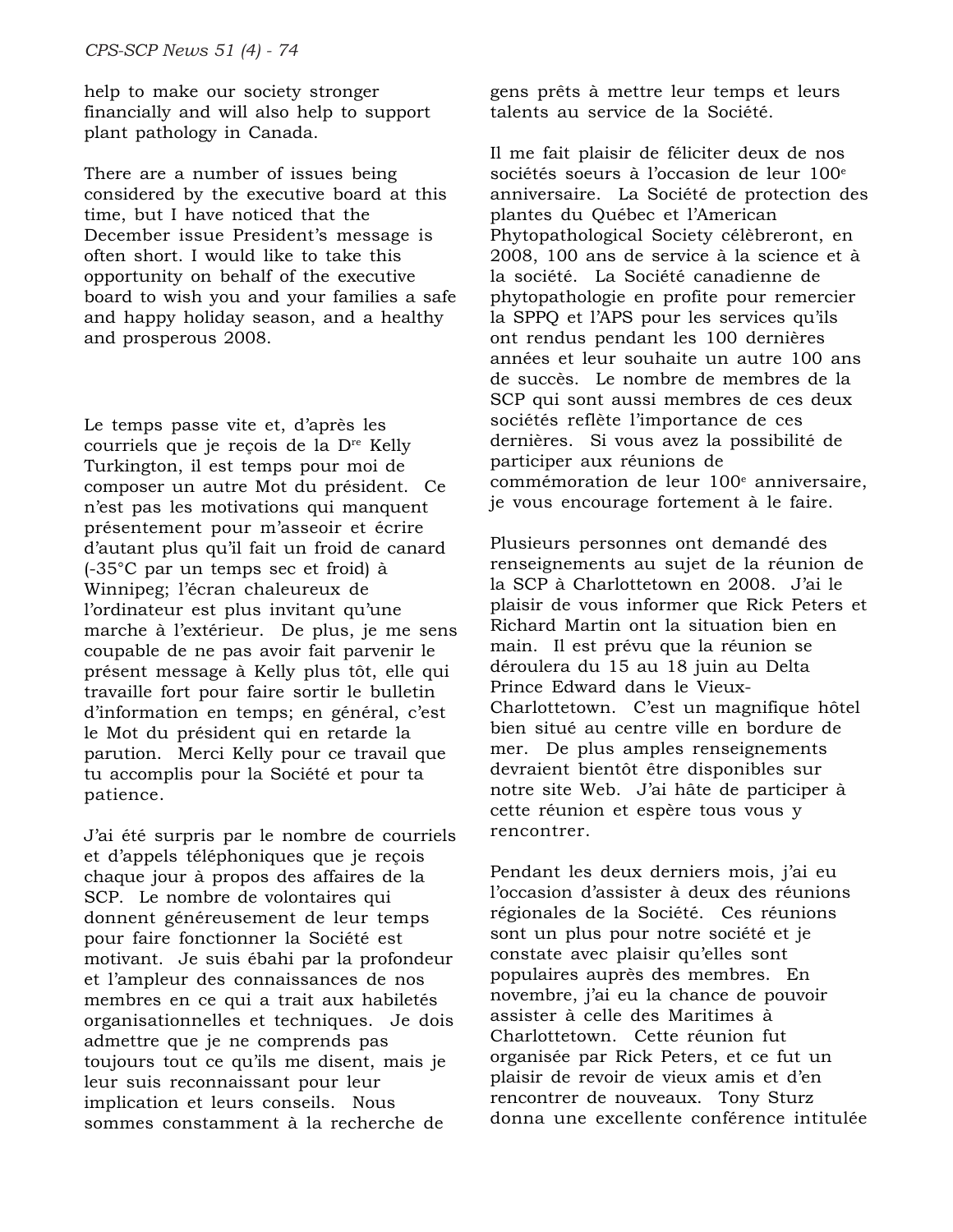« Bacterial root zone communities, endophytes, beneficial allelopathies and plant disease ». Elle fut suivie d'un certain nombre de présentations traitant des agents pathogènes de la pomme de terre. Gordon Braun a pu élargir un peu les horizons de chacun en présentant la seule communication qui ne traitait pas de la pomme de terre. Ce fut aussi un plaisir pour moi de voir que la Dre Verna Higgins a pu venir à la réunion malgré qu'elle m'ait informé qu'elle avait bien peu de temps pour le loisir depuis qu'elle était à la retraite.

La réunion régionale du Manitoba s'est tenue au début de décembre à Winnipeg; je n'ai donc pas eu de problèmes pour m'y rendre. Là aussi, j'ai été ravi de rencontrer tout le monde, même si la température a rendu les déplacements difficiles pour plusieurs membres. Comme vous le savez, ce n'est pas parce que nous travaillons et vivons près les uns des autres que nous nous rencontrons nécessairement souvent. Fouad Daayf a organisé une excellente réunion avec d'intéressantes présentations, particulièrement de la part des étudiants diplômés. La région du Manitoba a décidé d'essayer de tenir une réunion en 2008 en collaboration avec une autre société locale (Manitoba Association of Plant Biologists).

Vous avez aussi probablement remarqué que nous invitons les sociétés régionales à construire leurs propres pages au sein du site Web de la SCP. La Saskatchewan, le Manitoba et le Sud-Ouest de l'Ontario ont déjà leurs pages Web. Le but de ces pages Web est de permettre aux diverses sociétés régionales de déposer leur propre information sur le Web. Le Conseil de direction incite fortement chaque société régionale à développer ses propres pages.

Khalid Rashid a aussi été très occupé dernièrement. J'espère que vous avez tous reçu votre formulaire de renouvellement de l'adhésion pour 2008. Je vous demande de le retourner aussitôt que possible. Certaines personnes nous ont déjà mentionné qu'il serait pratique de pouvoir payer les frais d'adhésion en ligne. Nous avons travaillé dans ce sens afin que cette possibilité soit disponible pour la campagne d'adhésion 2008. Malheureusement, nous n'y sommes pas encore parvenus. Nous avons éprouvé quelques problèmes d'arrimage avec Paypal. Le Conseil a opté pour Paypal pour les paiements en ligne parce que la SCP serait incapable de garantir la sécurité de l'information transmise lors des transactions. S'il vous plaît, incitez vos étudiants et techniciens à devenir aussi membres de la Société. Les techniciens peuvent adhérer au tarif étudiant en autant que leur formulaire d'adhésion, signé par leur directeur, indique qu'ils sont bien techniciens. Nous avons aussi décidé d'émettre des reçus pour fin d'impôt couvrant la somme totale des frais d'adhésion à partir de 2008.

Vous remarquerez aussi dans ce numéro que la Saskatchewan a lancé un défi en ce qui a trait aux dons de charité envers la SCP. Je ne reprendrai pas leur défi ici, mais je vous demande d'examiner la possibilité de faire des dons à la SCP. L'argent que vous donnez est déductible d'impôt et, je vous l'assure, nous en faisons bon usage. Vos dons concourront à la bonne santé financière de la Société et aideront à soutenir la phytopathologie au Canada.

Il y a plusieurs dossiers qui sont présentement examinés au Conseil exécutif, mais j'ai remarqué que le Mot du président est habituellement court en décembre. J'en profite plutôt, au nom du Conseil exécutif, pour vous souhaiter, à vous et à votre famille, un joyeux temps des Fêtes ainsi qu'une bonne et heureuse année 2008.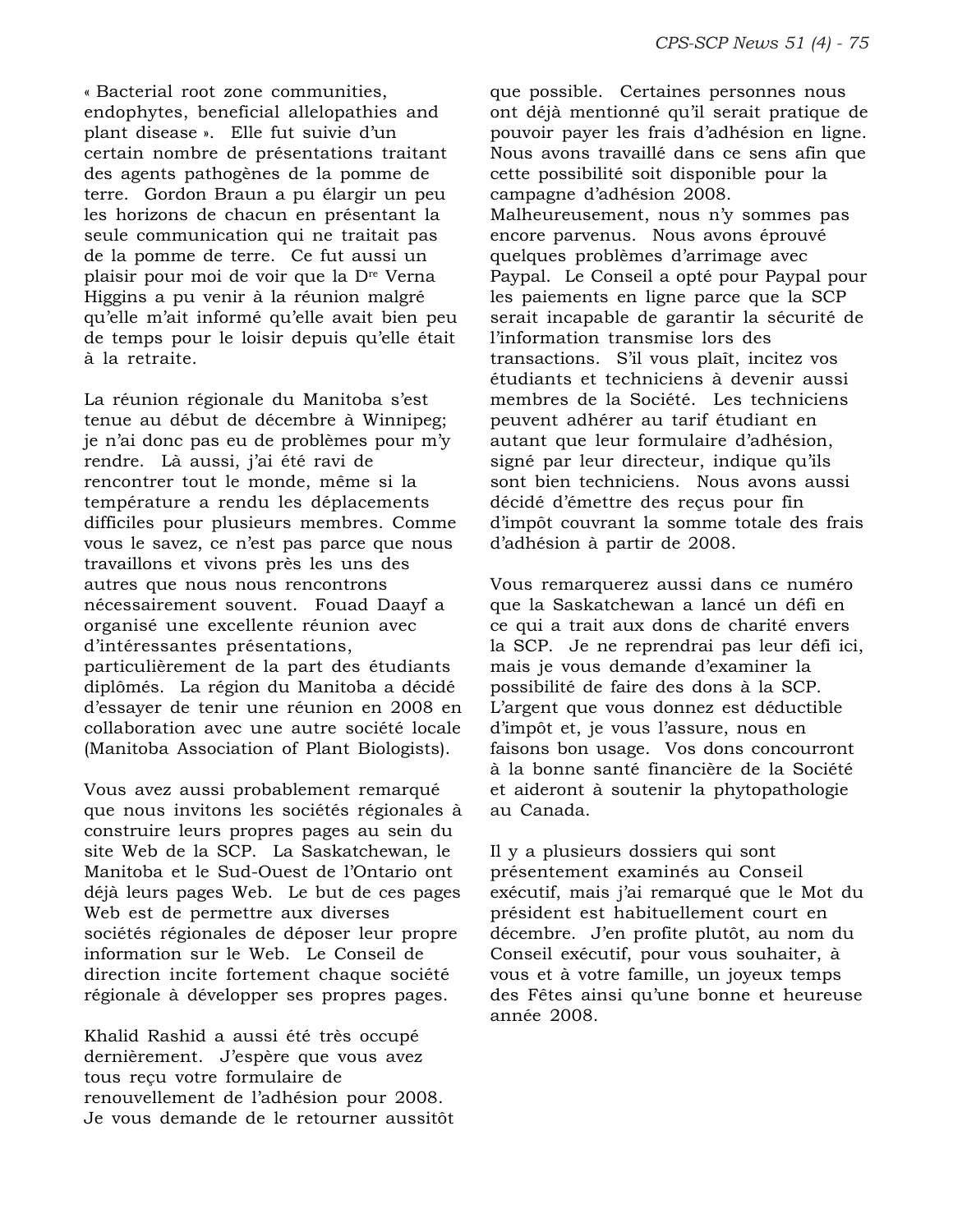# **Awards**

### **2007 Distinguished Achievement Award from the Western International Forest Disease Work Conference (WIFDWC)**

**Richard S. Hunt**, semi-retired forest pathologist with the Canadian Forest Service at the Pacific Forestry Centre (PFC) in Victoria, was recently awarded the **2007 Distinguished Achievement Award** from the Western International Forest Disease Work Conference (WIFDWC). Individuals receiving this award are recognized as having made significant contributions to the field of forest pathology in Western North America. In their letters of nomination, Rich's colleagues mention being inspired by his "dedication… and passion for …research and extension" and their great respect for his "scientific integrity and rigorousness."

Rich was not at the 2007 WIFDWC meeting in October in Sedona, Arizona to receive the award in person, but instead was presented with it by Dr. Gary Hogan, Director of Forest Biology, at a special ceremony at the PFC in November.



**Dr. Gary Hogan (l), Director of Forest Biology presenting Dr. Richard S. Hunt (r), with the 2007 Distinguished Achievement Award from the Western International Forest Disease Work Conference (WIFDWC)**

### **CPS Awards Nominations due by March 20, 2008**

Please take time to consider and discuss with your CPS colleagues worthy candidates for the awards listed below. Awards will be presented at the CPS Annual Meeting in Prince Edward Island. Nominations must be received by the CPS Awards Committee Chairperson by March 20, 2008. Nominations can be sent to Michael Celetti, CPS Awards Committee Chair at michael.celetti@ontario.ca.

There are several types of awards sponsored by CPS. These Awards represent an important means of acknowledging the contributions of our members to our society, to the science of plant pathology and to the community in which we live.

# **1. Honorary Member**

The nominee can be any person who has rendered eminent service to plant pathology and shall normally not be a member of the Society.

### **2. Fellow**

Nominees shall be regular members of the Society who have rendered outstanding service to the Society and to the profession of plant pathology.

### **3. Award for Outstanding Research**

This award is intended to recognize outstanding research in plant pathology in Canada. As the Society's most prestigious award, consideration is given to research involving new concepts, the discovery of new phenomena, or principles in plant pathology or novel application of existing principles.

# **4. Outstanding Young Scientist Award**

The award is intended to recognize the contribution of a junior scientist, judged to have had a major impact on plant pathology in Canada.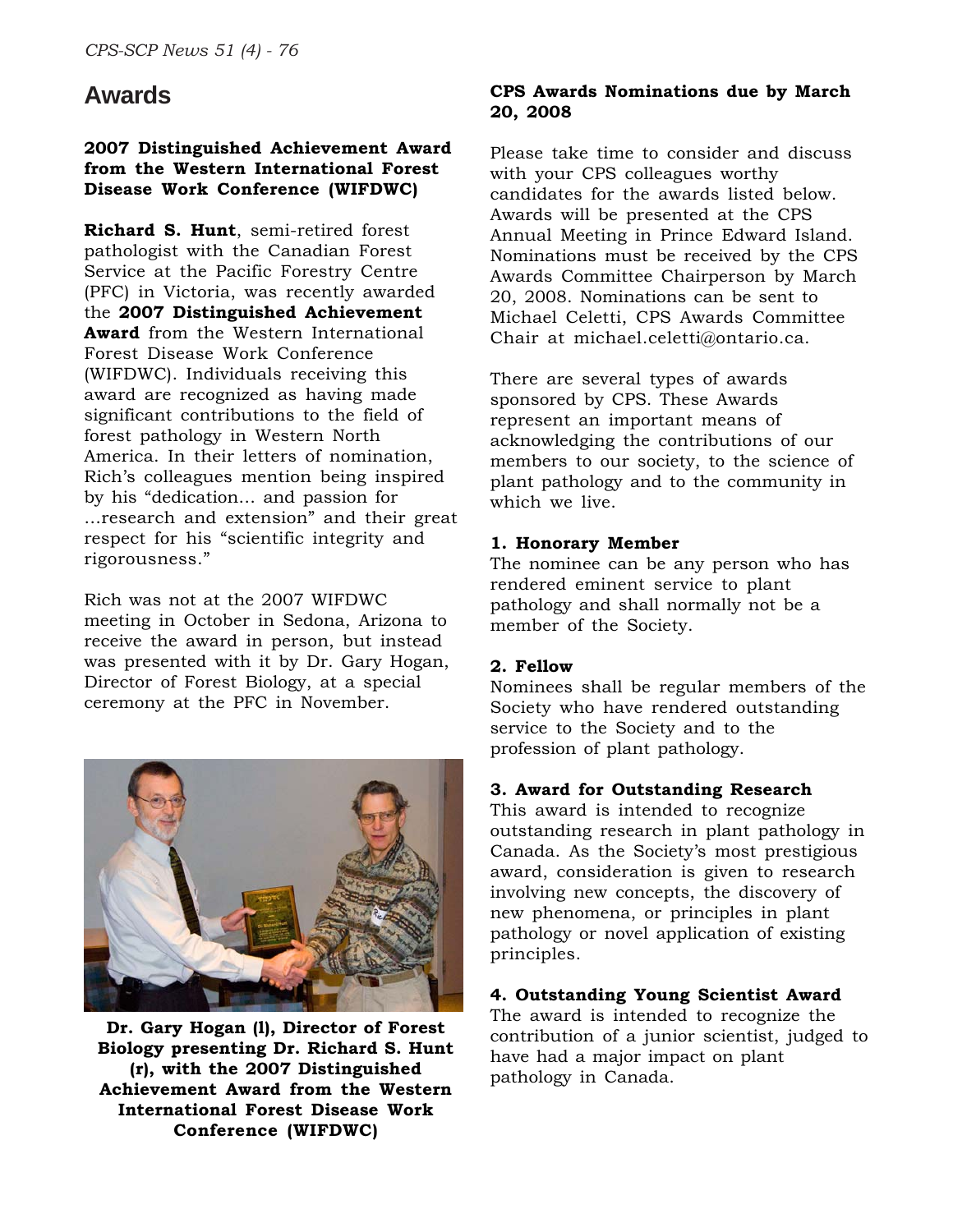### **5. Graduate Student Travel Award**

The purpose of this award is to provide reimbursement to selected graduate students to attend the Annual Meeting of the CPS. Two travel awards are presented annually by the CPS, each for a value of \$300 per student.

#### **6. Achievements in Plant Disease Management**

The award is intended to recognize the contributions by industry, or not-for-profit agencies, for innovative research, development of products and technologies, and/or transfer of information for the benefit of disease management in Canada.

A full description of each award, criteria and guidelines on nominating a colleague for a CPS Award or for students to apply for the Graduate Student Travel Award can be found on the CPS Website at http:/ /www.cps-scp.ca/awards.htm.

# **Regional Meetings**

### **CPS British Columbia Regional Meeting Report 2007**

The BC regional meeting was held at Simon Fraser University, Burnaby, on October 22-23. Seventeen presentations and five posters were presented on a variety of topics from viruses to bacteria, fungi and nematodes, etiology of new (and old) disease syndromes, pathogenicity, and novel mechanisms of genetic resistance and biocontrol. Awards (\$75 each) for the best student papers were presented to Gina Rodriguez (supervisor Dr. Z. Punja, Simon Fraser University) for her talk entitled "*Pectobacterium carotovorum* subsp. *carotovorum* causing internal blackening of wasabi rhizomes", and Scott DiGuistini (supervisor Dr. Colette Breuil, University of British Columbia) for his poster "Transcriptional

response to terpenoids, antimicrobial defense compounds of lodgepole pine, in the sapstain fungus, *Ophiostoma clavigerum*". Awards were made possible by a \$150 contribution from CPS.

Greetings from CPS President Jim Menzies and the national board were conveyed by President-Elect Mary Leggett, who also gave a very interesting presentation on what it takes to develop commercial microbial products based on her work as a Research Team Leader at Philom Bios Inc. André Lévèsque spoke to us about the work of Agriculture and Agri-Food Canada and other agencies in creating National Centres for Secure Biological Resources (NCSBR) in Canada and the importance of these for research and biosecurity.

A highlight of the meeting was the announcement that Dr. Robert Copeman has been made a Fellow of the Canadian Phytopathological Society. The fellowship was presented by Mary Leggett to the warm applause of everyone: well deserved, Bob!

Another highlight was a celebration of the career of Dr. Jim Rahe on the occasion of his retirement from S.F.U. Several of Jim's former graduate students from around the world made the trip to BC to honour him as an exceptional teacher and mentor.

At the business meeting on Oct. 23, the "2010 Committee" chaired by Tom Forge, with assistance from Karen Bedford and Gayle Jesperson reported that they have begun scouting locations for the National CPS Meeting. Gayle Jesperson volunteered to set up the regional website and Andrea Buonassissi offered to help as needed. The treasurer, Bob Copeman, reported a sum of \$439 in the regional chequing account and it was moved by A. Buonassissi, seconded by Z. Punja and approved by majority vote to roll-over the additional \$1,000 term deposit held by the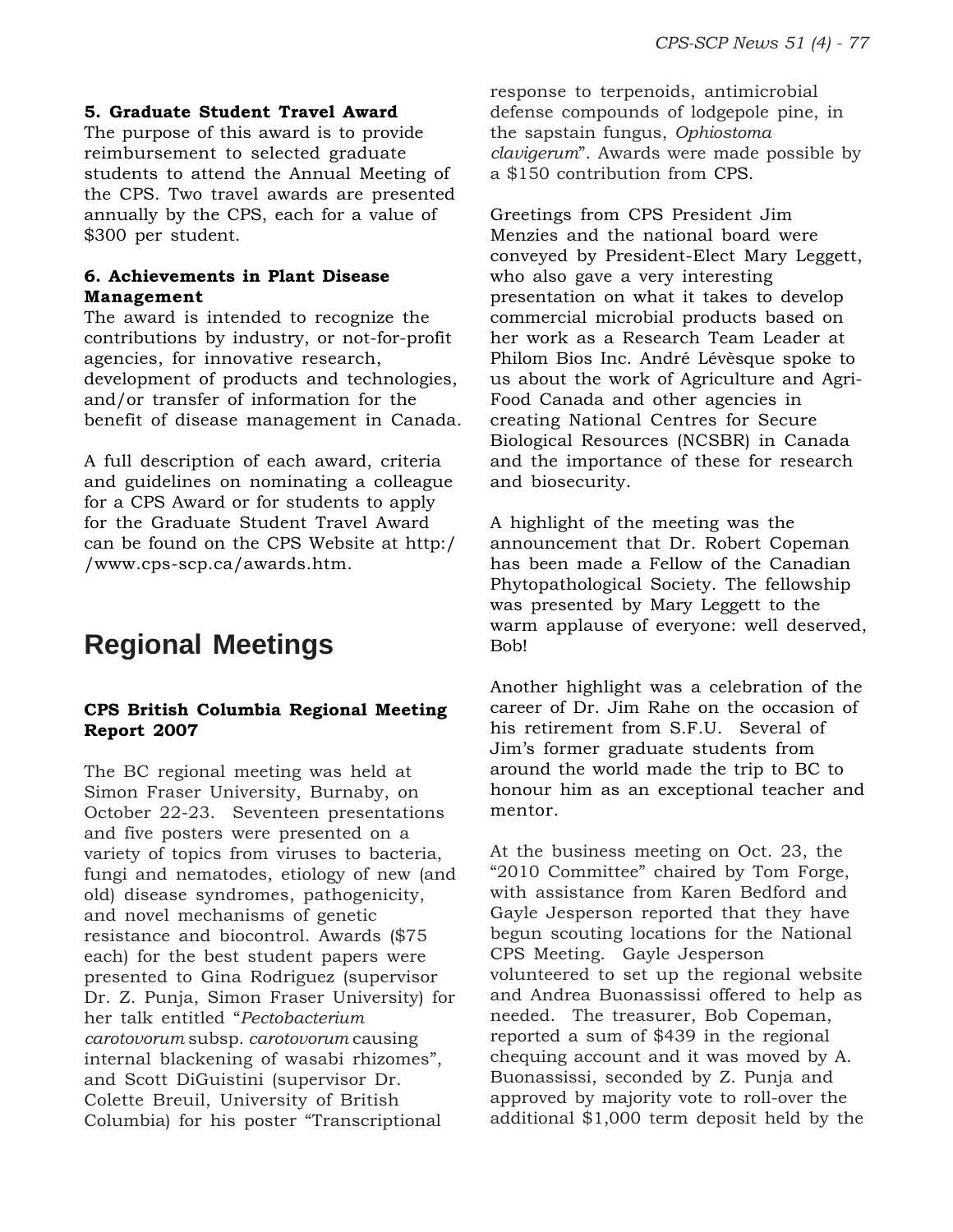*CPS-SCP News 51 (4) - 78*

regional association. Following the meeting, a sum of \$1,303.84, surplus to the 2005 regional meeting in Abbotsford was transferred to the regional account. Bob agreed to continue as treasurer in 2008, but would like to transfer the job to someone else: volunteers please contact Bob Copeman or J. Elmhirst.

Many thanks to our hosts: Zamir Punja, his staff and students; the student competition judges and everyone who helped to make this a very successful meeting.

Mike Cruikshank, Pacific Forestry Centre, Victoria offered to hold the next regional meeting on Vancouver Island the week of October 21<sup>st</sup>, 2008: date, time and location to be announced at a later date after consultation with his colleagues.

Report submitted by: J. Elmhirst, CPS BC Regional Representative

### **Manitoba CPS regional Meeting minutes December 04, 2007**

The 2007 Manitoba Regional Meeting of the Canadian Phytopathological Society was held on the  $4<sup>th</sup>$  of December 2007 at the Cereal Research Centre (Agriculture and Agri-Food Canada), Winnipeg Manitoba. Twenty-five people attended the event.

Registration started at 8:30am, with coffee and donuts. Starting at 9:00am, five students presented their work: **Hassna Alkher**: Differential pathogenicity of *Verticillium dahliae* isolates on potato and sunflower; **Ahmed El-Bebany**: Investigation of genes controlling differential pathogenicity of *Verticillium dahliae;* **Maria Antonia Henriquez**: Investigation of potato defense suppression by *Phytoptthora infestans;* **Evan Gillis**: Identifying Signs of Partial Resistance to Pasmo (*Septoria linicola*) from 207

Selections; and **Taye Zegeye**: Identification of an AFLP molecular marker for oat stem rust resistance in *Avena strigosa.*

After a coffee break, several scientists presented disease updates on cereals and oilseed crops.

This year, the CPS president (Dr. Jim Menzies) was present, and he updated the audience about the next CPS annual meetings, which will be held in Charlottetown and Winnipeg in 2008 and 2009, repectively. He also commented on his pleasant experience as President, and conveyed a number of information items from the CPS board. Dr. Menzies encouraged people to nominate candidates for the several CPS awards available to Industry, scientists and students. He also indicated that the Quebec Society of Plant Pathology will celebrate its 100th anniversary in 2008.

Lunch was served on site, and the program continued with Students' Awards. Three presentations were selected by the committee for best presentation, first runner-up and second place. Mr. Taye Zegeye, Ph.D. student (Supervisors: Drs. Lamari and Fetch) won the first place. Mrs. Hassna Alkher, M.Sc. student (Supervisors: Drs. Daayf and Rashid) won the first Runner-up place, and Mr. Ahmed El-Bebany, Ph.D. student (Supervisor: Dr. Daayf) won the second place.

Three presentations followed; with Dr. Lakhdar Lamari, who made a demonstration of the Assess software (Assess, APS Press) that he developed. Then Dr. Menzies made a presentation about resistance to carboxin (J.G. Menzies, C. Saramaga and F. Matheson, Carboxin tolerant strains of *Ustilago tritici* in Canada). The last talk was by Dr. Khalid Rashid: Downy mildew on sunflower and the resistance in the fungus to fungicide seed treatment.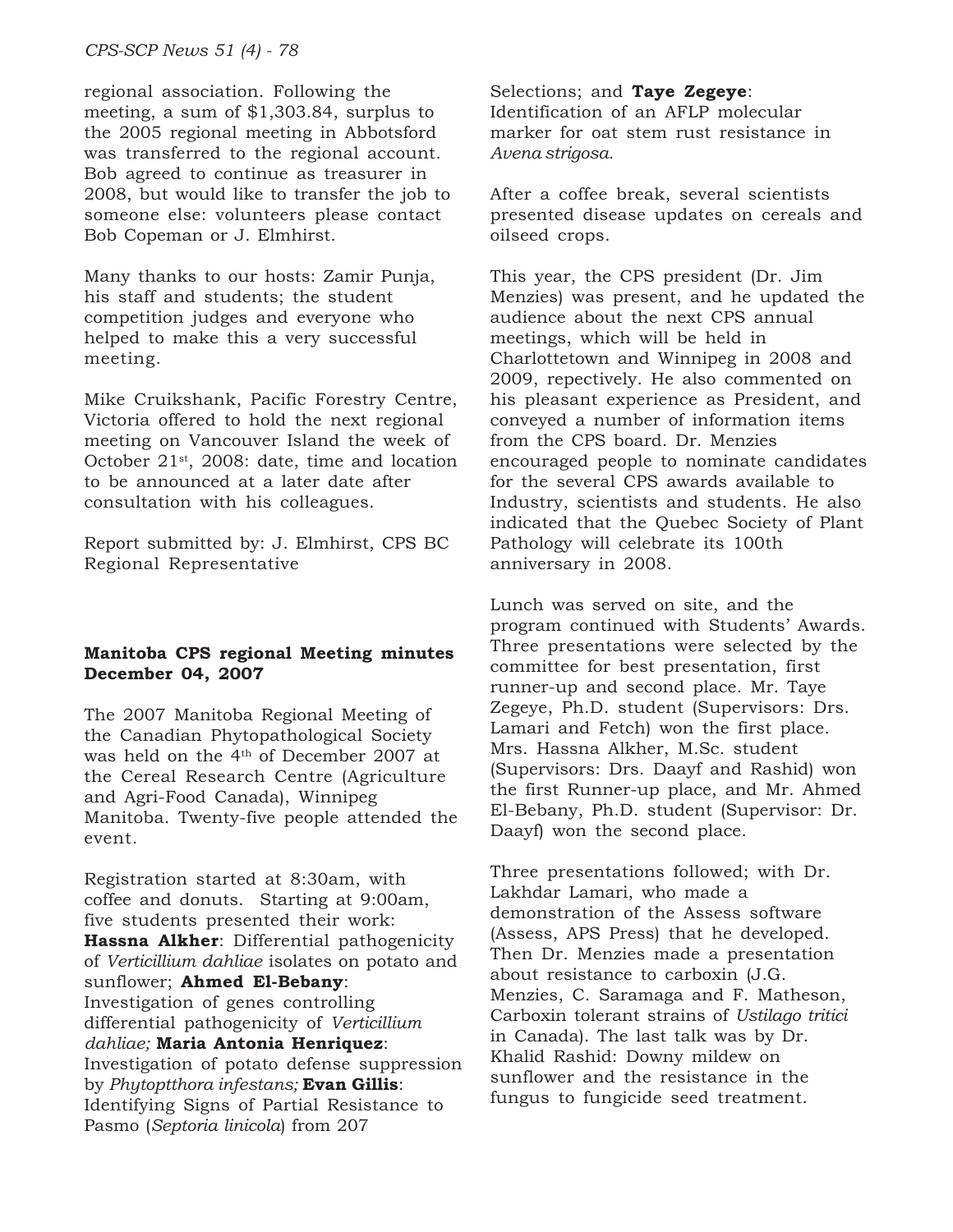Four items made the agenda of the business meeting, which started at 3:00pm:

- 1. CPS President's update (Winnipeg CPS 2009): Dr. Menzies made an update about CPS-2008 and CPS-2009 earlier, and had indicated that the next annual meeting will take place in Charlottetown during June 11-15, 2008, and that the 2009 edition will be held in Winnipeg June 22-26, 2009. He also indicated that an organizing committee is up and running, and that any one interested in joining the committee is welcome and should contact him.
- 2. Discussion on the contents of our regional society website: there were a few suggestions of items to be put on our regional website. These included a document about the history of plant pathology in Manitoba, a searchable scientists index (but this is already available elsewhere), members' activities, minutes from past regional meetings, and information for upcoming meetings.
- 3. Sponsoring a foreign scientist: it was decided that Nehal El-Mougy, a scientist from Egypt be sponsored by MB-CPS for 2008. She will receive membership, with a hard copy journal subscription for one year (motion: Dr. Tekauz seconded by Dr. Rashid).
- 4. Meeting with other societies, and/ or CPS regional sections: the Manitoba Association of Plant Biologists will be contacted about a possible joint meeting with them in 2008. Dr. Jeannie Gilbert, who is a member of both societies, will be contacted.

The meeting was adjourned at 4:00pm.

Special thanks to the Cereal Research Centre for allowing access to the meeting facilities, Drs. Jim Menzies and Tom

Fetch for room and audiovisual arrangements, Mr. Lorne Adam and Dr. A. El Hadrami for helping with the registration, food and coffee preparation, and to the CPS for their annual contribution.

Respectfully submitted,

Dr. Fouad Daayf CPS MB Regional Representative

# **Announcements**

# **A plea for photos!!**

We are still soliciting photos for our project, "History of Plant Pathology in Canada' and encourage individuals to send current or historical individual and group photos.

The best format would be an electronic version sent as a .jpeg or .tif file, much the way they are produced by today's electronic camera. You can keep these files less than 1 MB in size for ease of sending via email. We will also accept slides, and black and white and colour prints. Ultimately, these will be scanned and converted to an electronic version.

We won't guarantee that photos sent will be employed. Depending on the cost considerations, we may choose colour or greyscale (B&W) versions. We will return original photos or slides. Thank you.

Please send your photos to:

Denis A. Gaudet

AAFC Research Centre Box 3000 Lethbridge, Ab, Canada gaudetd@agr.gc.ca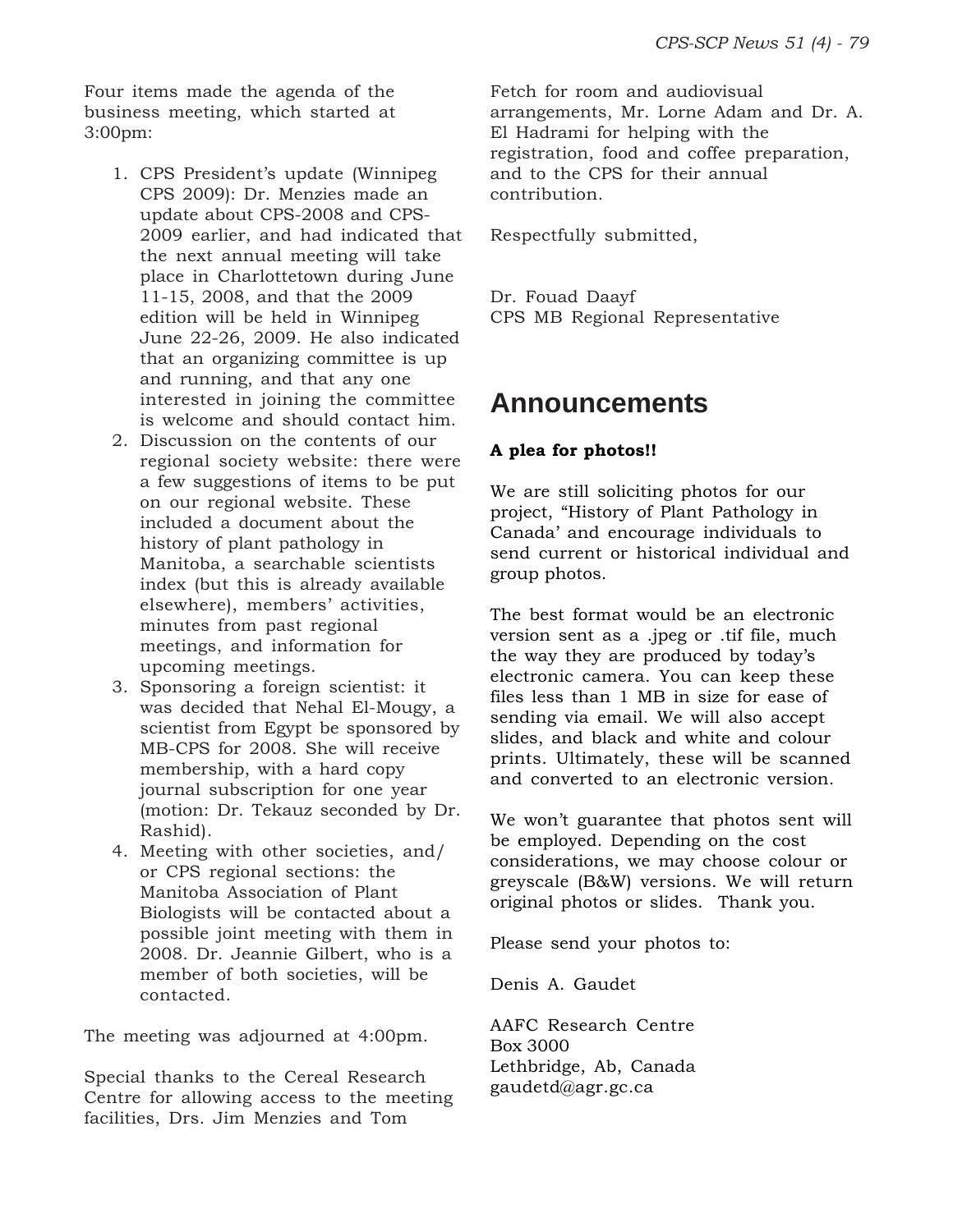### **Call for Nominations**

The mandate of the Nominations Committee is to put forward a slate of individuals for essential positions. This year, we are seeking suggestions for strong candidates to fill the Vice President and Junior Director positions on the Executive Board, and one member each for the following Standing Committees: Awards, Financial Advisory, Future Meetings, and Resolutions Committees.

Each year, the CPS needs individual society members to step forward and take on responsibilities associated with the operation and activities of the society. If you know of someone that you feel would be an asset to the society in one of these positions, please suggest their name to a member of the Nominations Committee. However, don't forget that the society also needs interested people to get involved in other areas, e.g. with subject matter committees such as International Relations, Education, Public Relations, and Information Product Marketing. If you are interested in getting involved with the society, volunteer. I know that you will find it interesting, challenging, and worthwhile.

Submitted on behalf of the Nominations Committee by Bruce Gossen (Chair)

#### **Membership Renewal for 2008**

This is a reminder to all CPS members from 2007 and previous years, and to potential future members.

Letters with forms have been sent to all members in the CPS Database. Please renew your membership during December 2007 or January 2008 to ensure continuity of services provided by CPS. You can renew by filling in the information on the

membership form and mailing it back with your payment in the enclosed envelop. You can also go to the CPS website www.cps-scp.ca and fill in the information in the on line form and submit it by email back to me if you are paying by credit card. Remember that our system is not set up to accept automatic payments yet, and we still have to charge your credit cards manually like in previous years. A late fee of \$15.00 will be charged for those renewing after January 31, 2008.

Please make an effort to renew your membership sooner than later, and please encourage colleagues, students and technicians to join the CPS. For any inquiry on membership renewals contact:

Dr. Khalid Y. Rashid, Membership Secretary Tel:204-822-7220, Fax:204-822-7207 or by email: krashid@agr.gc.ca

#### **Saskatchewan issues a Challenge**

**Background**: The travel award for graduate students to attend CPS annual meetings is paid from the interest generated by a trust fund. This amount is relatively small (less than \$25K), so only one small award is possible each year. Many members of the CPS Regional Group in Saskatchewan believe that this is inadequate. Everyone in CPS has been a grad student, and so appreciates the value to each student of attending scientific meetings and having an opportunity to present the results of their work. We need to increase the capital base of this award, so that CPS can increase the number and size of the student travel awards each year.

**The Challenge**: The challenge being issued by our group is both individual and collective. Individual members (listed below) have promised to make a substantial contribution (\$500) towards the Student Travel Award fund in 2008 to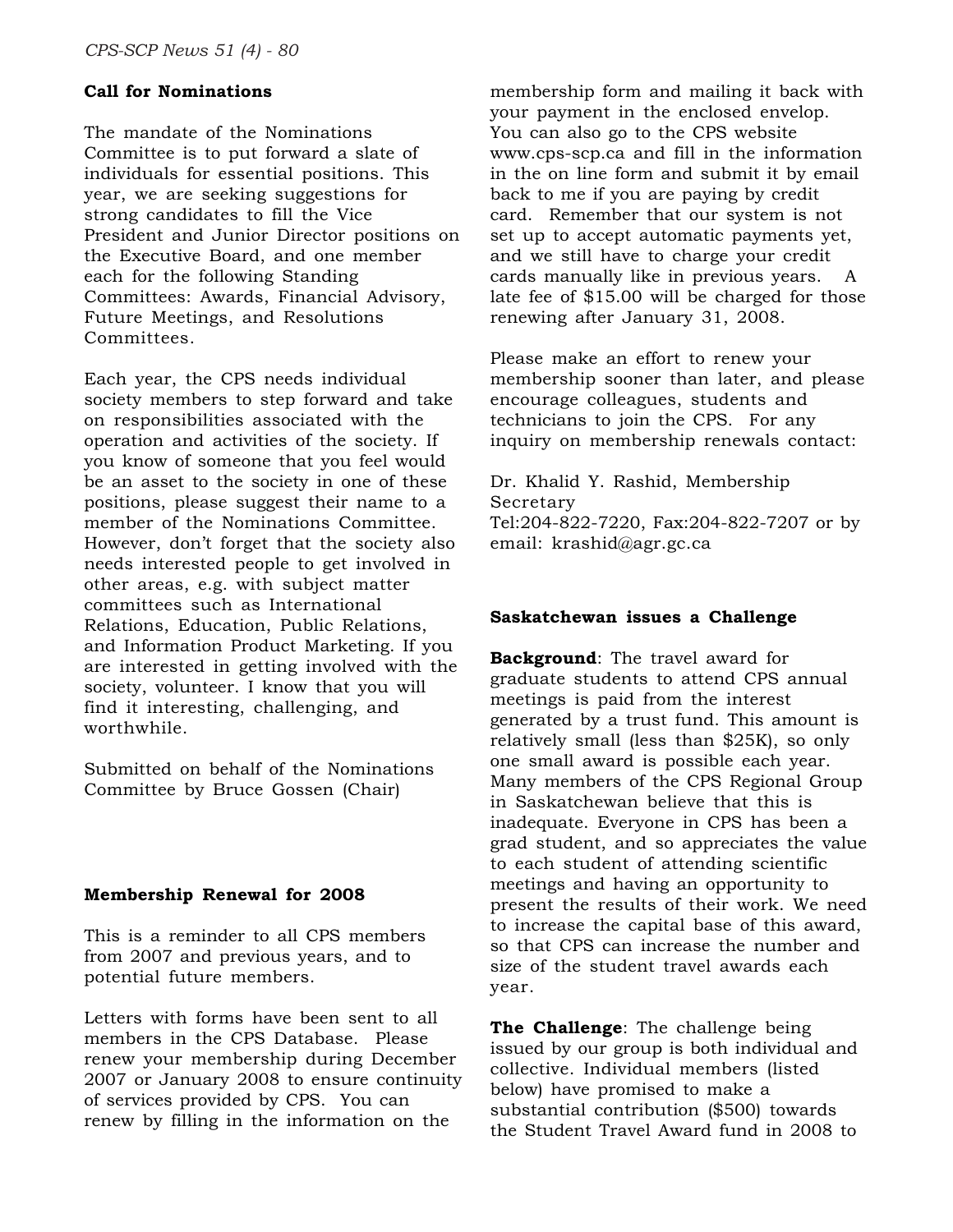get the challenge started. Not everyone can make such a large commitment, but we hope that everyone will contribute what they can. Collectively, our goal is \$5K from Saskatchewan. We challenge other members of CPS to match our individual contributions, and regional groups (e.g., BC, Alberta, Manitoba, Ontario) to meet or beat the contribution from our regional group. We'll ask the CPS Treasurer to keep score, and to announce the winner at the CPS annual meeting in Charlottetown in 2008. The winners get bragging rights as the biggest boosters of grad students in the nation. Don't forget that these donations are tax-deductible. Also, industry participation is encouraged. We'd like to see a similar challenge among the grad students in the various regions, perhaps based on fund-raising activities rather than direct contributions. Let's work together to make this happen.

Bruce Gossen Sue Boyetchko Karen Bailey Gary Peng Mary Leggett Godfrey Chongo

### **RESISTANCE MANAGEMENT WORKSHOP OTTAWA, CANADA FEBRUARY 19 - 20, 2008 Chateau Laurier Hotel – 1 Rideau Street**

A Resistance Management Workshop sponsored by CropLife Canada and the Canadian Pest Management Regulatory Agency (PMRA) will be held in Ottawa on the Feb 19 and 20th, 2008 at the Chateau Laurier. This workshop is designed for scientists, regulators, agronomists crop specialists, educators and crop protection specialists. The workshop will encompass debates over various pest management concepts such as mixtures versus sequential treatments, rates, optimal timing, application timing, application type and various integrated approaches, rather

than dealing with mechanisms and the biochemistry of resistance. There will be 3 scientists speaking from each discipline - herbicide, fungicide and insecticide, and up to 200 participants. This is a workshop and though there will be lead off speeches there will be lots of time to debate concepts with the intent to have recommendations back to the PMRA.

Please join Health Canada's Pest Management Regulatory Agency and CropLife Canada in an insightful workshop demonstrating scientific thinking and optimal strategies for pest resistance management.

The Pest Resistance Management Workshop brings together scientists, agricultural extension specialists and resistance management experts to share examples and best practices for herbicide, insecticide and fungicide resistance management options from around the world.

Additional information can be found at: http://www.croplife.ca/english/ resourcecentre/pestresistmgmtwkshp.html.

#### **Canadian Society of Plant Physiologists (CSPP) Golden Anniversary Conference, June 14-17, 2008, Ottawa**

The organizational committee of CSPP 2008 invites you to participate in the 50th annual meeting of the Canadian Society of Plant Physiologists. This meeting will celebrate the Golden Anniversary of the society by providing an outstanding program of speakers and events. It will focus on current breakthroughs in plant research presented from leading international authorities. Perspectives on the history of the society and opportunities for the future of plant research will be presented. Graduate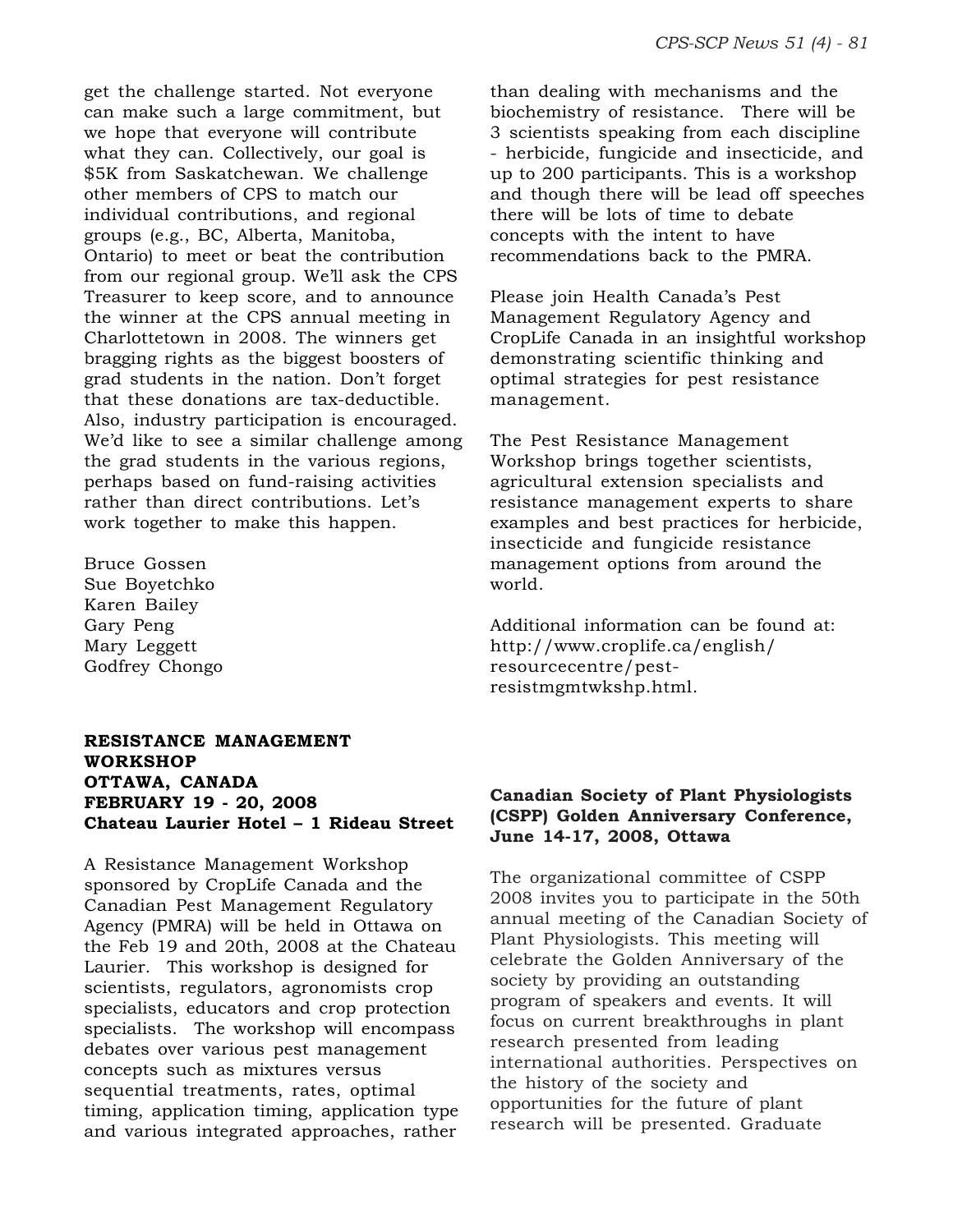students, post-doctoral scientists, emerging and senior scientists will all be encouraged to participate and will be awarded for their accomplishments.

The University of Ottawa campus provides an outstanding meeting venue in the heart of downtown Ottawa. The city is a favorite international tourist destination and will provide a wide range of events and sites to enjoy.

The themes for the plenary sessions will include: plant development and structure; communication and signaling in plants; interactions with symbiotic and pathogenic organisms; environmental interactions and remediation; cellular mechanisms and metabolism; plant natural products; bioenergy. For scientific program, registration, abstract submission and other conference information, please check www.csppscpv.ca.

Tim Xing Associate Professor Department of Biology Carleton University Ottawa, Ontario, Canada K1S 5B6 Tel: (613) 520-2600 Ext. 8981 Email: Tim\_Xing@Carleton.ca

### **Science Intelligence Reports**

**Plant Health Risk Assessment Unit (PHRA) -, Science Advice Division, Science Strategies Directorate, Science Branch, Canadian Food Inspection Agency, 3851 Fallowfield Road, Ottawa, Ontario K2H 8P9**

The Plant Health Risk Assessment Unit (PHRA) biologists, Canadian Food Inspection Agency routinely scan the recently published scientific (and other) literature for any new plant pest (pathogen, insect, weed, etc.) information that might be of possible regulatory

significance or interest to Canada's national Plant Health staff (i.e., Plant Health Division, laboratory staff, regional program officers, etc.). The "Science Intelligence Report" was developed as a mechanism to share this type of information.

The main emphasis of this report is to highlight and share significant new pestrelated information/publications relative to current or potential quarantine pests for Canada. For example, items could include: new and emerging pest situations in Canada and abroad; new geographic records or pest outbreaks in previously uninfested areas; new host records; new treatment or diagnostic methods; new pest introduction pathways; border interceptions, etc. Further information can be obtained from Ian MacLatchy at macLatchyi@inspection.gc.ca.

A listing of Plant Pathology Reports from recent issues of the Science Intelligence Report:

# **Science Intelligence Reports #38**

(1) More *Phytophthora ramorum* Host Range Studies.

(2) Further Investigations on the "Soil-Phase" of *Phytophthora ramorum*.

(3) Potting Media may Spread *Phytophthora ramorum*.

(4) Detection, Distribution, Sporulation, and Survival of *Phytophthora ramorum* in a California Redwood-Tanoak Forest Soil.

(5) First Report of *Phytophthora ramorum* on Ornamental Plants in France.

(6) Modelling Establishment Potential of *Phytophthora ramorum*.

(7) Rapid Diagnostic Field Test Kit for Identification of Regulated *Phytophthora* Species, including *P. ramorum* and *P. kernoviae*.

(8) Comparing Detection Methods for *Phytophthora ramorum*.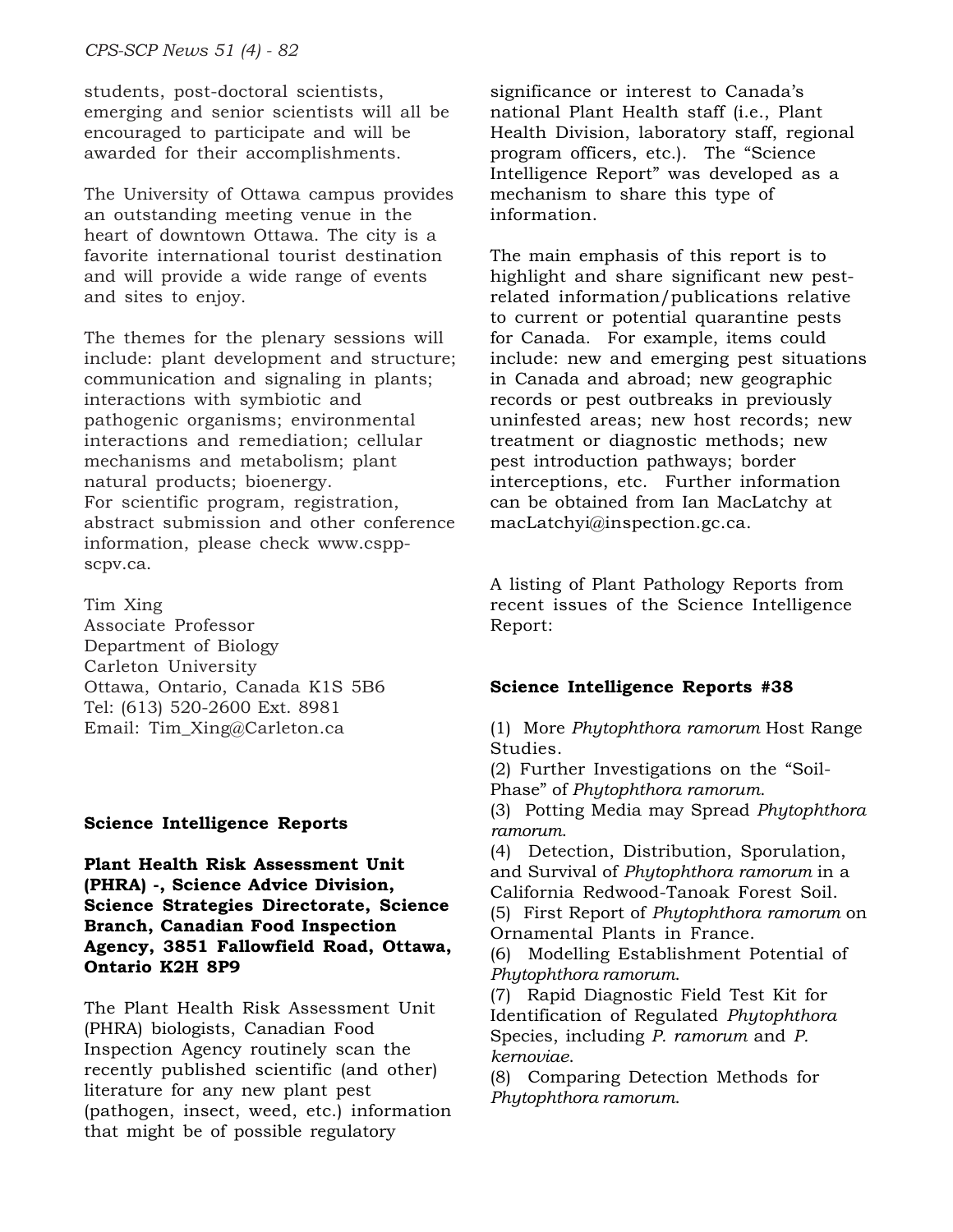(9) Monitoring Suburban Waterways for *Phytophthora ramorum* - South Carolina. (10) SSCP Procedure for Detection of *Phytophthora ramorum*.

(11) *Tobacco Rattle Virus* on Potatoes in the Pacific Northwestern United States.

(12) *Ralstonia solanacearum* (Race 3, Biovar 2) Reported from Korea.

(13) A New Real-Time PCR Detection System for Grapevine Yellows (Flavescence dorée and Bois noir

phytoplasmas).

(14) Study on Introduced Plant Pathogens - Trends Over Time (UK).

(15) A New Technique for Extracting Sporangia of the Potato Wart Pathogen from Soil.

(16) Effects of Compost on Survival of

Golden Nematode (*Globodera rostochiensis*). (17) New Research on Cold Tolerance of

*Ralstonia solanacearum* Strains.

(18) *Cherry Rasp Leaf Virus* Found in Potato.

(19) Update on *Meloidogyne chitwoodi* and *M. fallax* in Switzerland.

# **Science Intelligence Reports #39**

(1) USA Survey Results *for Phytophthora ramorum*.

(2) Proposal to Add *Phytophthora kernoviae* and Other Plant Pathogens to the USDA "Select Agent List".

(3) Phosphite As a Control for Sudden Oak Death (*Phytophthora ramorum*) in Coast Live Oak.

(4) Desiccation at Ambient Temperature Effectively Preserves Plant Tissues Infected with *Phytophthora* Species.

(5) *Phytophthora ramorum* and other *Phytophthora* spp. in the Soil Profile of Ornamental Retail Nurseries.

(6) First Report of *Potato spindle tuber viroid* in Tomato in Belgium.

(7) First Report of *Potato spindle tuber viroid* on Ornamental Solanaceae in Slovenia.

(8) Potato Brown Rot (*Ralsontia solanacearum*) Reported from Ireland.

(9) A New RT-PCR Method for Detection of Flavescence Dorée Phytoplasma in Grapevine.

(10) A New Species of *Phytophthora* Found Associated with *Pinus radiata* in Chilean Plantations.

(11) *Meloidogyne ethiopica*, a Major Rootknot Nematode Parasitising *Vitis vinifera* and Other Crops in Chile.

# **Science Intelligence Reports #40**

(1) First Report of Pierce's Disease in New Mexico.

(2) No Plum Pox Found in Pennsylvania Surveys.

(3) Identification of an X-disease (16SrIII) Group Phytoplasma ('*Candidatus*

Phytoplasma pruni') Infecting *Delphinium* in the UK.

(4) Oregon Proposes Expansion of Quarantine Zone for *Phytophthora ramorum*. (5) Update on the Threat to World's Wheat Supply from New Strain (Ug99) of Stem Rust of Wheat Pathogen, *Puccinia graminis*. (6) Ash Dieback in Europe - Likely Causal Agent, *Chalara fraxinea*, Added to EPPO Alert List.

# **Science Intelligence Reports #41**

(1) First Report of Asian Soybean Rust in Ontario.

(2) Susceptibility of Some Lilac Cultivars and Other Members of the Oleaceae to *Phytophthora ramorum*.

(3) Diagnostic Description for Brown

stripe downy mildew (*Sclerophthora*

*rayssiae* var. *zeae*) of maize.

(4) More Resistance Options for Managing Soybean Cyst Nematode.

(5) *Raffaelea* sp. , Causal Agent of a Lethal Oak Wilt Disease in Japan, Now Found in Korea Republic.

(6) Overview on Diagnostic Strategies for *Phytophthora ramorum* and *P. kernoviae*.

(7) First Report of Bois Noir Phytoplasma

in Grapevine in Canada.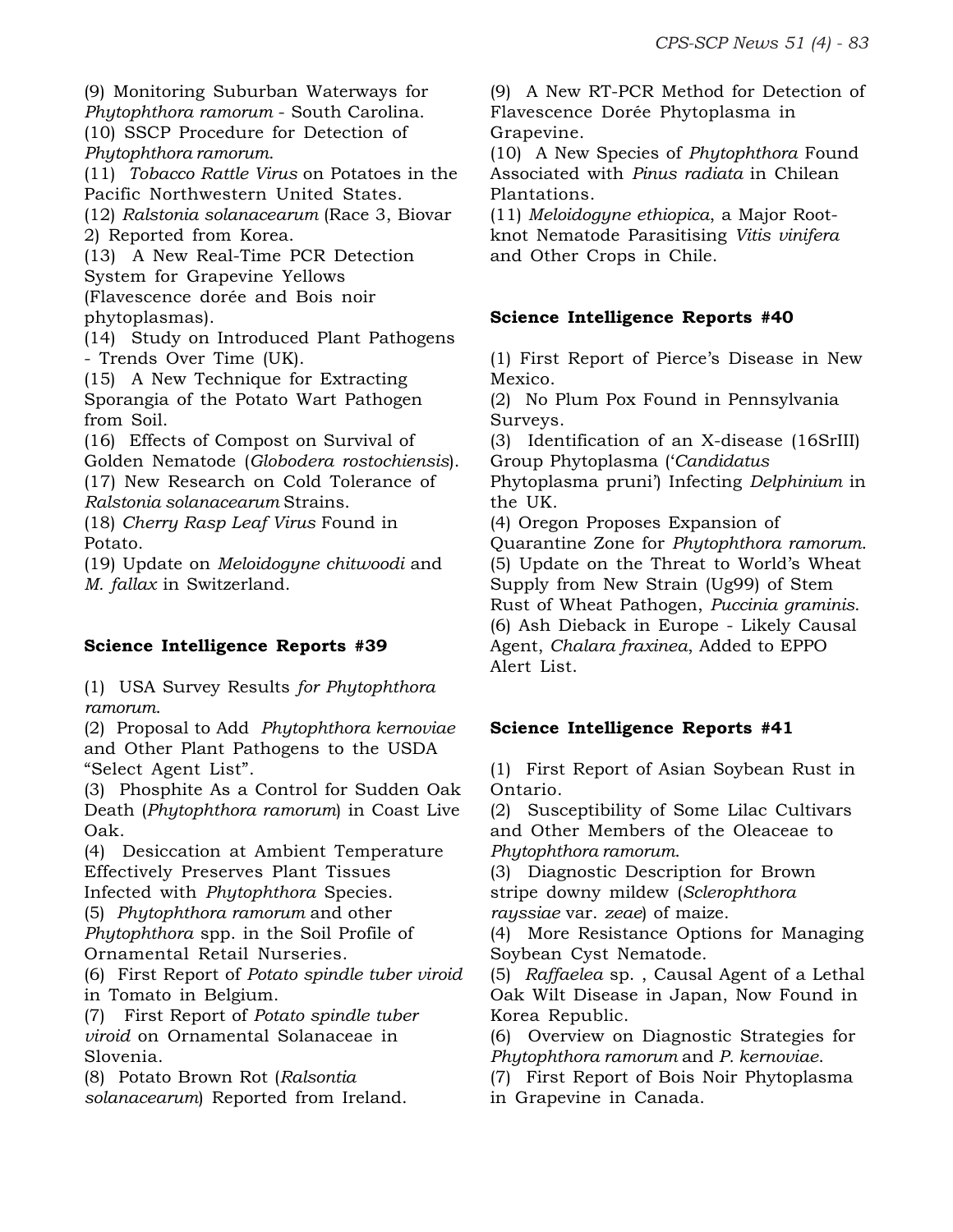(8) Cucumber mottle virus, a New Cucurbit-infecting Virus in Japan. (9) First Report of Dwarf Bunt Caused by *Tilletia controversa* in Latvia. (10) More on *Phytophthora ramorum* Detection and Diagnosis. (11) New Research to Decode the Genetic Secrets of the Pale Cyst Nematode, *Globodera pallida*. (12) Scientists Speaking Out Against Listing Plant Pathogens as "Select Agents".

# **In Memoriam**

# **John Dueck**

It is with great sadness that the family of John Dueck announces his sudden passing on September 23, 2007 after complications from a heart attack. John was born in Altona, Manitoba on August 11, 1941 to Elisabeth and Gerhard Dueck. He met his much loved wife and life partner Mary Enns in 4-H Club there, and they shared 45 happy years of married life. John received his B.Sc. in Agriculture from the University of Manitoba in 1964, and completed his M.Sc. and Ph.D. in Plant Pathology at the University of Minnesota in 1971. During these years, John and Mary had three children, Harvey, Cheryl and Ken.

John was always eager for new challenges, and the family lived in many cities across Canada, as well as two years in Pakistan, as he pursued his career path. John began his career as a researcher with Agriculture and Agri-Food Canada (AAFC) with a focus initially on diseases of tree fruits and horticultural crops and later in oilseeds (canola). He spent more than 20 years as Director of AAFC Research Centres at Regina, SK; Summerland, BC; and Ottawa. Most recently, he was Science Director for AAFC's national program on Genomics, BioInformatics and other BioInformation.

Other highlights include directing a CIDA project in Pakistan and leading the Canadian delegation for the International Treaty on Plant Genetic Resources. John retired from the civil service in 2003. However, he continued to work to better agriculture and his community through numerous projects and was planning to work in Honduras in 2008.

Family was important to John. He and Mary took much joy in their children and their partners (Harvey and Michelle, Cheryl and Richard, Ken and Natalie). Also important were relationships with his many siblings, nieces and nephews who warmly received his good company, guidance and humour. John loved the outdoors, both for work and recreation. He enjoyed canoeing, skiing, golfing, and walking. John and Mary were in the process of completing their 14th major move together returning home to Winnipeg to spend their retirement years.

Friends and family are invited to visit and contribute their reflections at: http:// john-dueck-memoriam.blogspot.com/. John appreciated the education and support he received from the Universities of Manitoba and Minnesota.

In recognition of his contributions to agriculture nationally and internationally, a scholarship fund has been set up at each of these universities. In lieu of flowers, donations can be sent to either:

The Dr. John Dueck Memorial Award in care of the University of Manitoba, Department of Development, 179 Extended Education Complex, Winnipeg, Manitoba, R3T 2N2, phone number 474-9195; or:

The Dr. John Dueck Scholarship, CFANSDepartment of Plant Pathology, Development Office, 235 Skok Hall, 2003, Upper Bulford Circle, St. Paul, MN 55108.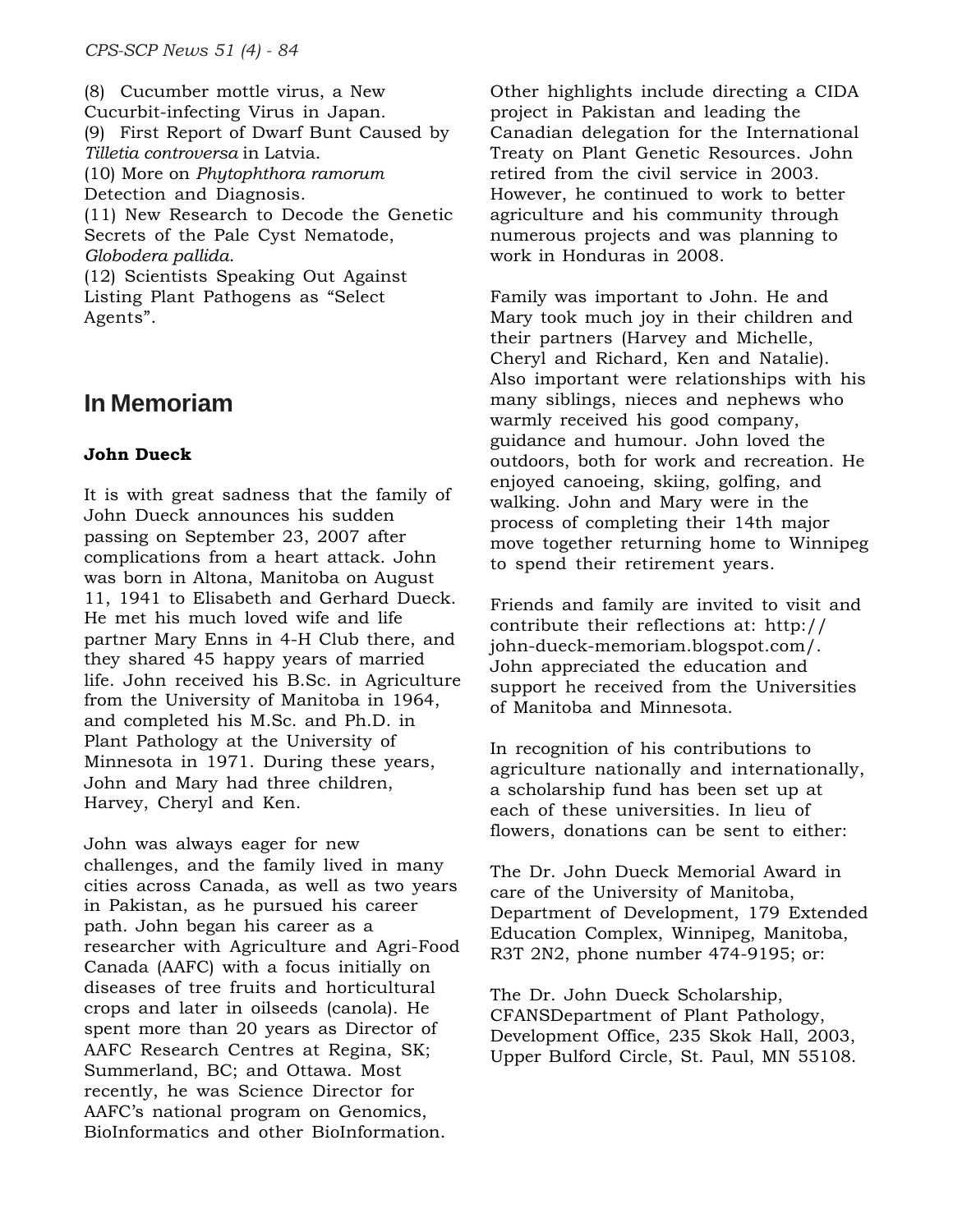# **Submission Deadline for the March 2008 issue of CPS - SCP News**

*PLEASE NOTE:* The submission

deadline for the **March issue** of CPS - SCP News is **February 15, 2008**. **If you send photographs for publication in the CPS-SCP News please ensure that you indicate that all individuals appearing in the photographs have given permission for their photographs to appear in the newsletter. Photographs will not be published if permission has not been obtained from the individuals involved.**

# **Employment**

# **POST DOCTORAL POSITION**

A Postdoctoral Position in Molecular Microbiology is available in the laboratories of **Drs. Teri de Kievit and Dilantha Fernando.** The goal of this project is to elucidate molecular mechanisms underlying biocontrol by the bacterium *Pseudomonas chlororaphis* PA23.

*P. chlororaphis* PA23 produces the antibiotics phenazine and pyrrolnitrin together with a number of secreted exoproducts, which are believed to contribute to its disease suppressive ability against a number of important pathogenic fungi. The successful candidate will be involved in a cuttingedge research project that seeks to understand factors affecting antibiotic production in this bacterium. Through the use of GFP reporter fusions, gene expression will be monitored *in situ* on plants. *In vitro* studies will be conducted to look at abiotic and biotic factors influencing antibiotic production. We are

also interested in elucidating the role of a newly-identified antibiotic efflux pump in PA23 biocontrol.

This is a full-time, temporary position available January 1, 2008 (subject to funding availability). Initial appointment is for 2 years and may be renewed, conditional on the continued availability of funds, & satisfactory performance.

# **Required qualifications**:

The candidate must have a Ph.D. in Microbiology, Molecular Biology, Genetics, Plant Pathology, or a combination thereof and knowledge and research experience using molecular biology and microbiology techniques. Demonstrated ability to communicate through oral and written mediums in English and be proficient using Windows-based computer programs necessary for scientific research. Molecular biology experience in cloning, plasmid and genomic DNA isolation, PCR and sequence analysis is required.

# **Desired qualifications**:

- $\triangleright$  Experience with HPLC analysis
- $\triangleright$  Experience conducting laboratory, greenhouse, and field research on fungal plant pathogens and biopesticide applications.
- $\triangleright$  Highly motivated and willing to work as a part of a team.

### **Instructions for sending job materials**:

Applicants should submit a letter of application describing their research interests and qualifications, curriculum vitae, reprints of peer reviewed published papers, transcripts of undergraduate and graduate studies, along with three letters of recommendation to either: